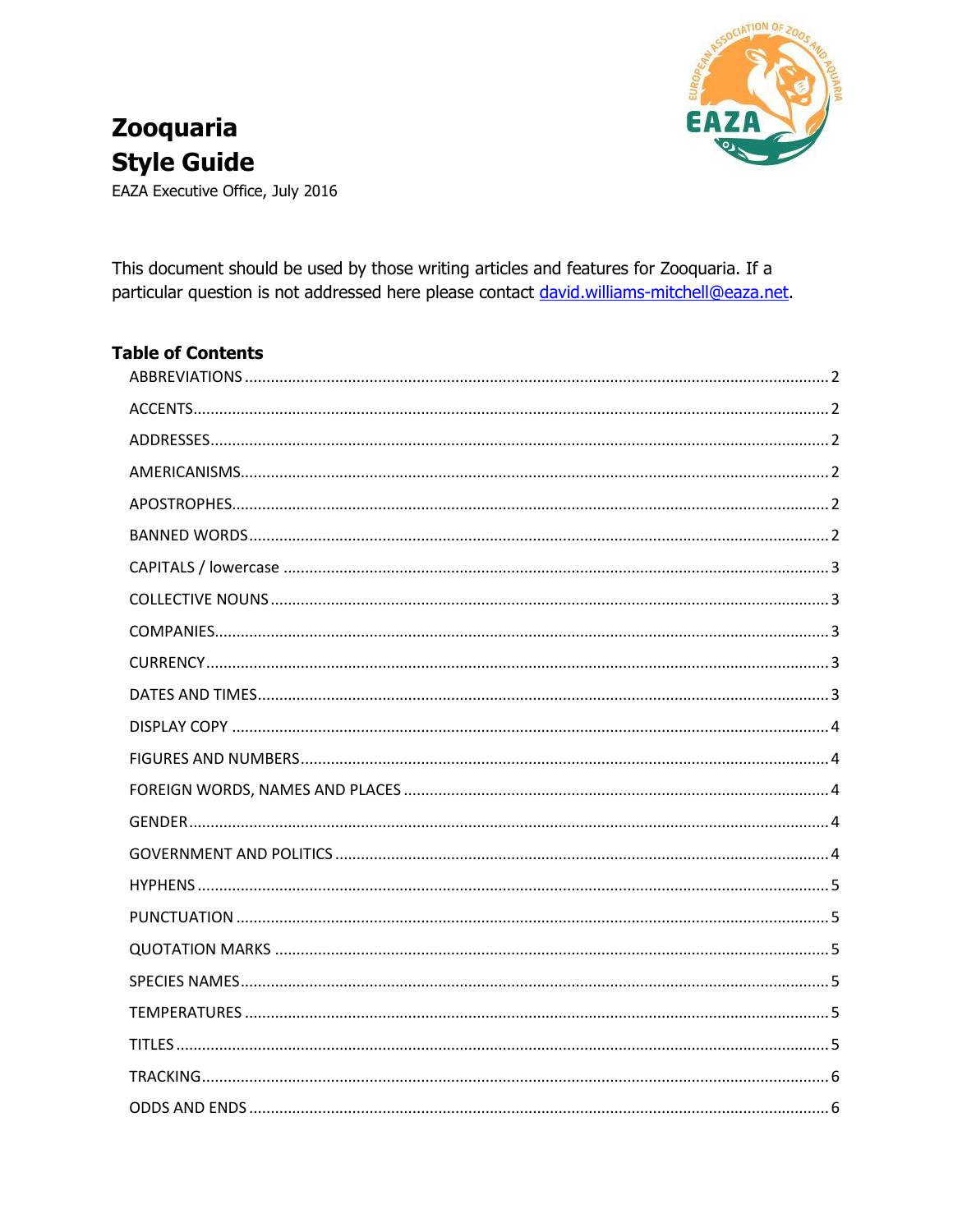## <span id="page-1-0"></span>**ABBREVIATIONS**

Write acronyms/abbreviations out in full on the first occurrence with the abbreviation in brackets afterwards: eg the Conservation Breeding Specialist Group (CBSG). In subsequent mentions use only the abbreviation.

Any acronym over three letters that reads as a word eg Aids, Nafte, Tamba, Naafi, Saafa, Unicef, is written with upper case initial.

No dots/fullstops to be used in the abbreviations: eg NUM not N.U.M.

There are many abbreviations that are widely known and have taken on the status of a noun in their own right and therefore need no clarifying phrase, eg BBC, IBM, USA/US.

Abbreviations such as laser and radar are exceptions and should be in lower case.

## <span id="page-1-1"></span>**ACCENTS**

In anglicised foreign words use accents only when they make a crucial difference in pronunciation (café, soupçon, émigré) and/or to avoid ambiguity (exposé not expose, pâté not pate). Foreign words are also usually italicised.

In proper nouns (names of institutions, places or people) special characters and/or accents should be used unless an accepted English version of the name is available.

## <span id="page-1-2"></span>**ADDRESSES**

The correct way is: The man lived at 17 Sandiford Road, Sutton, for five years. Note the comma after the town. The following are wrong: The man lived at 17, Sandiford Road, Sutton, for five years. The man lived at 17, Sandiford Road, Sutton for five years. Note the commas used incorrectly.

Words such as street can be abbreviated to St, or road to Rd.

## <span id="page-1-3"></span>**AMERICANISMS**

Use the English spelling of proper names and quotes, eg Pearl Harbour, World Trade Centre. Standardise on ise: ie familiarise not familiarize.

## <span id="page-1-4"></span>**APOSTROPHES**

Use in the possessive; eg an MP's view or James' dog. No apostrophe is needed in short forms in common usage like phone or flu.

No apostrophe is needed for plural forms of acronyms. For example use EEPs and TAGs rather than EEP's and TAG's.

#### <span id="page-1-5"></span>**BANNED WORDS**

Always use while, amid and among rather than whilst, amidst and amongst which are archaic. Remember that 'in' works just as well as 'within' sometimes.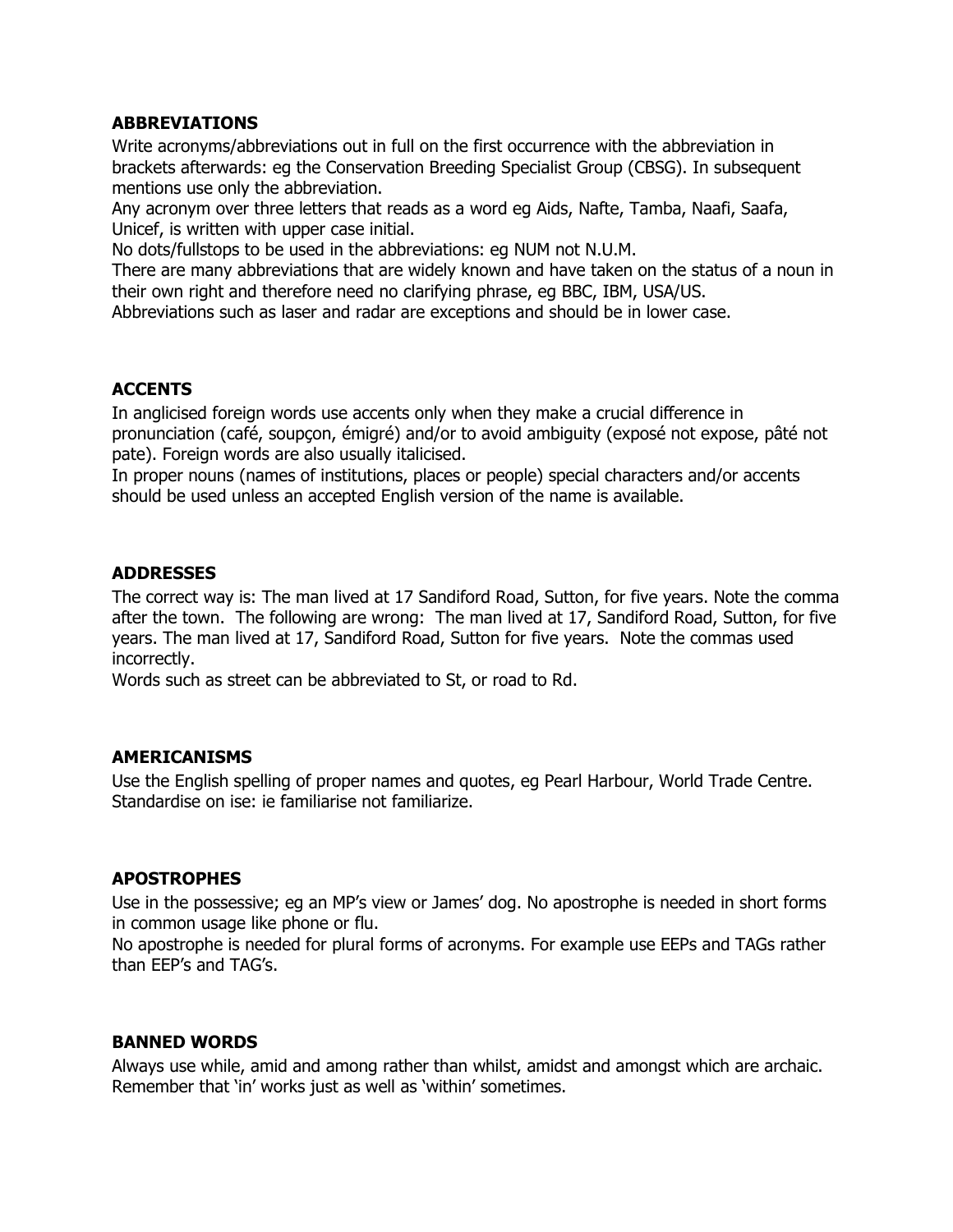## <span id="page-2-0"></span>**CAPITALS / lowercase**

Avoid capitals wherever possible.

Job titles take the lowercase, eg head zookeeper. Where there is only one such job title, eg Prime Minister, then capitals are used. Government is always lower case, eg the British government. Brand names used as nouns take capitals: eg Hoover, Sellotape, Kleenex but vacuum cleaner, sticky tape, tissue. (Check out the regular listing of brand names in Press Gazette). Words do not take capitals just because they are new: eg use internet not Internet and fax not Fax.

Seasons of the year (spring, summer, autumn, winter) do not take capitals, nor do north, south, east, west. If you are talking about 'the south of England' then it is best to use a capital 'S'. Also it should be south London, but the West End. Do not hyphenate.

Use for name of an organisation when it is given in full: eg Richmond Council, not Richmond council. But use lowercase in shortened referenced: eg the council, the court, the club, the centre. You can use Richmond council if that is not the proper name of the body. This is also the case in headlines.

## <span id="page-2-1"></span>**COLLECTIVE NOUNS**

A collective noun is followed by a singular verb: eg the council is, the club is, the committee is. COMMAS Some examples of correct usage: The bus driver, Paul Hutchings, said . . . The Prime Minister, Tony Blair, said . . . No commas needed here: Drainage engineer James Brown works in the sewer . . . Queen Mary's Hospital in Roehampton is in need of cash . . .

## <span id="page-2-2"></span>**COMPANIES**

Use the company name as the company writes it. Observe the spelling, capitalisation and punctuation used by the company, including ampersands (&), apostrophes, hyphens and slashes. But don't slavishly follow styles for Toys R Us.

Companies are singular nouns because a company is a single entity: eg Virgin is about to launch a new air service.

In quotes it's OK to use "we are" (it refers to the people of the company), but always turn mentions of the company to singular: "We are expanding our routes and Virgin is about to launch a new air service."

Do not pluralise company names. It is Ford not Fords, Rothchild not Rothchilds, Tesco not Tescos. The only exception is Sainsbury's.

## <span id="page-2-3"></span>**CURRENCY**

A\$ - Australian Dollars US\$ - American Dollars Euro should be lower case e and never plural.

## <span id="page-2-4"></span>**DATES AND TIMES**

Dates should always be written: 1 January 2003. Do not add st, nd or th to the day. Note no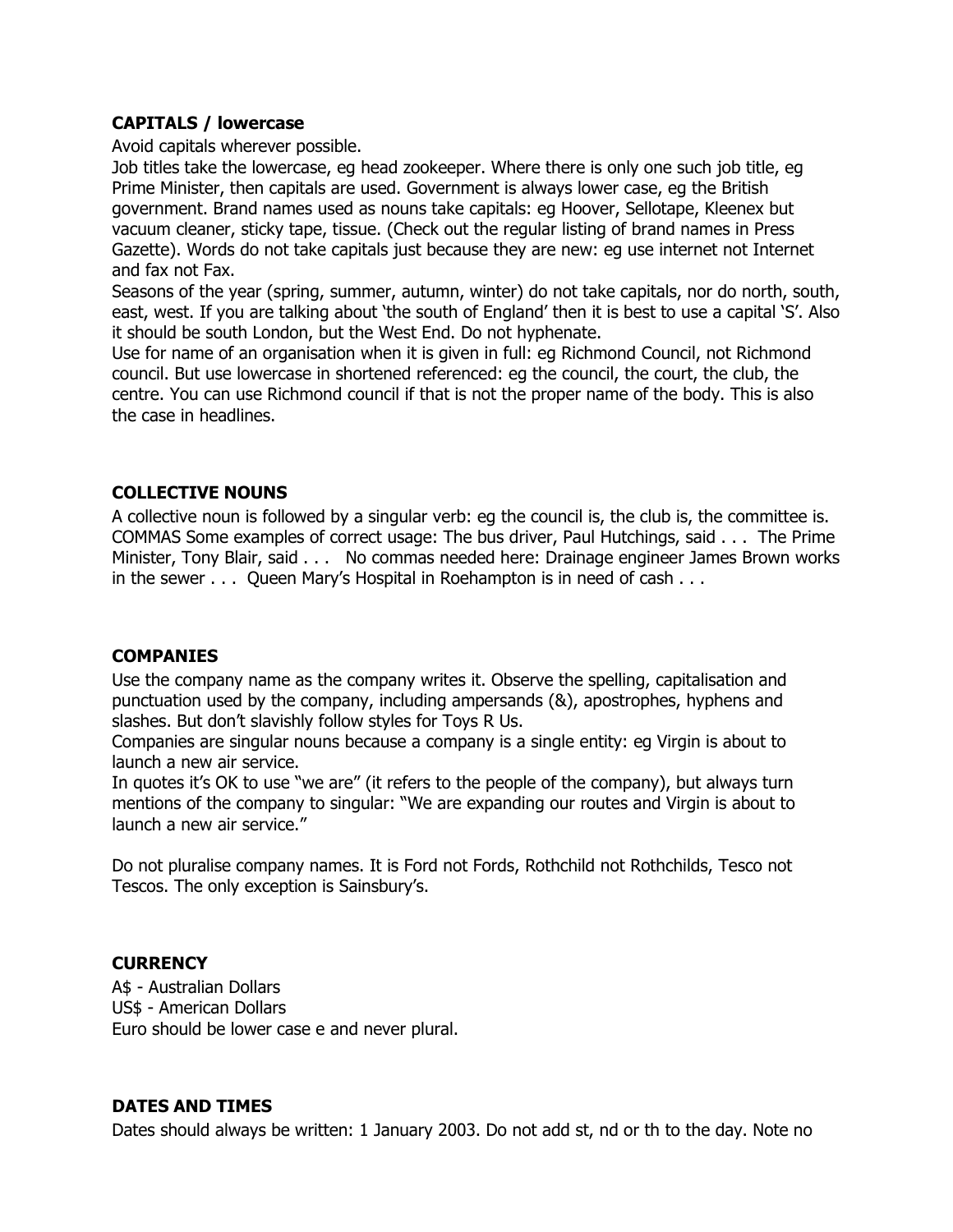commas.

If the weekday is required it precedes the day and with no commas: eg Saturday 1 January 2003.

Try not to write 1980-4, 1980-84, or 1980 to 85 unless sometimes in listings. Use 1990s not 90s, '90s or 1990's, but you can occasionally make an exception in prose. These are correct: 6pm, 8am, noon, midnight (not capped), 6pm to 7.30pm. Do not write 6.00pm, 12noon, midday, 6-7.30pm or 6pm-7pm.

#### <span id="page-3-0"></span>**DISPLAY COPY**

Display copy – no full stops in standfirst, pull quotes, captions.

## <span id="page-3-1"></span>**FIGURES AND NUMBERS**

Always write one to nine in words, 10 and upwards in figures – except at the start of a sentence when words should be used.

Millions: use the correct figure or word followed by the word million(s): eg two million, nine billion, 14 million, 59 billion, etc. Thereafter use 2m, 9bn, 14m 59bn. (Note – the m or bn is closed up next to the figure in these subsequent mentions). Use £2m for two million pounds. Again, note no spaces between number and m. For thousands, use 1,000 and not 1000. Use % not per cent. Where possible, try to avoid starting sentences with figures. Use figures for centuries (eg 20th century) unless before 10th century (note, no capitals and only hyphenate if adjectival. Use figures for ages, eg 5-year-old.

## <span id="page-3-2"></span>**FOREIGN WORDS, NAMES AND PLACES**

Use English spelling for all foreign names except where the foreign version is the universally accepted or only version. Rome not Roma, The Hague not Den Haag, but do use Beijing. Look out for use of Holland – this is an area within The Netherlands, which is the correct term for the country. Wherever possible, use national characters, such as accented vowels.

#### <span id="page-3-3"></span>**GENDER**

Refer to someone as he/him or she/her if you know who you are talking about. Otherwise it is now accepted to use they/them: eg the students did not know if they could use the staff bar.

## <span id="page-3-4"></span>**GOVERNMENT AND POLITICS**

Politicians should only have MP (or equivalent) affixed to their name if the story deals directly with politics or parliament. In such a case, the use of MP should be confined to the first mention of the politician. Other instances should use only the person's name and not their elected status.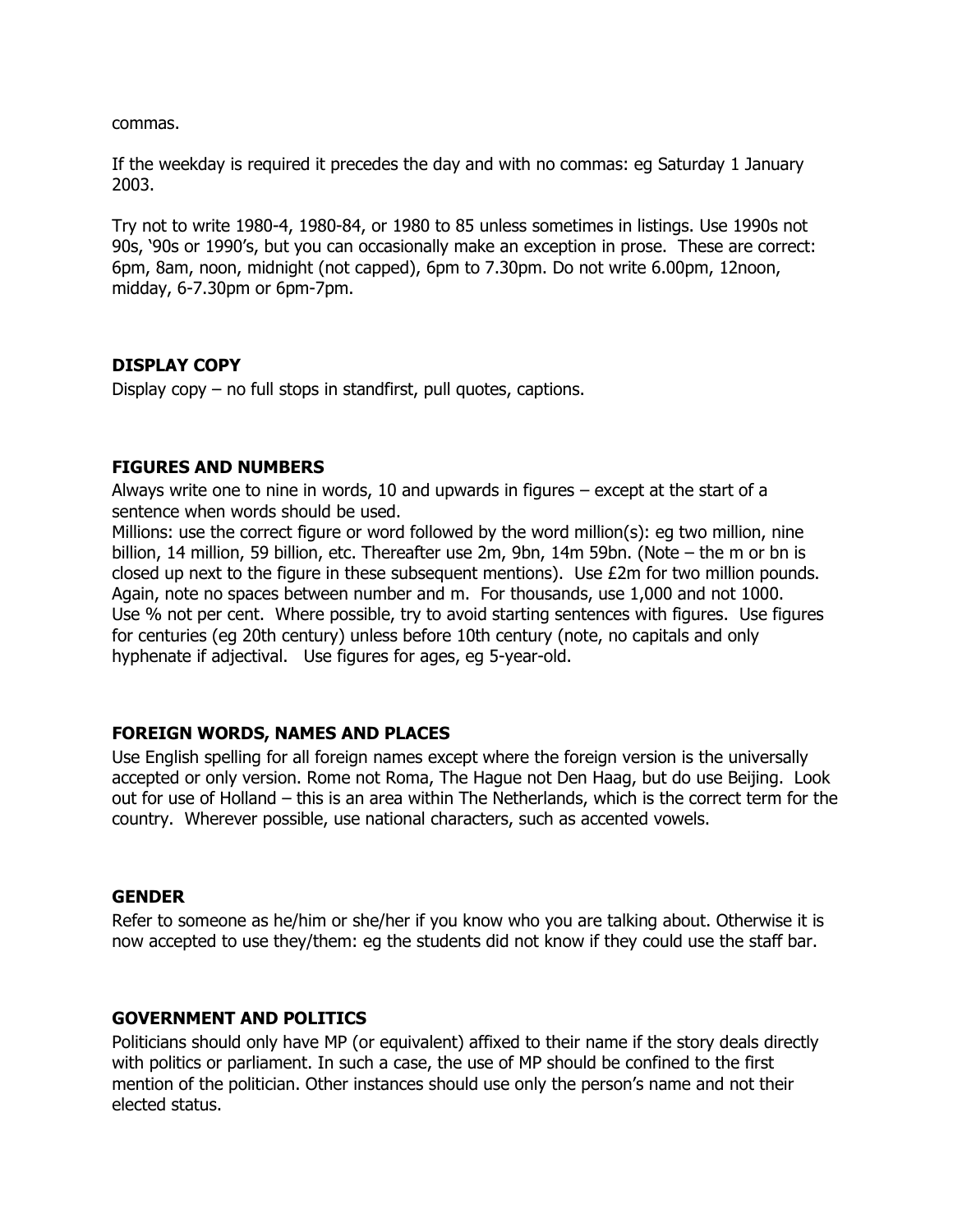Political titles: Secretary of State for Education (caps for official title) but not for education secretary.

## <span id="page-4-0"></span>**HYPHENS**

Use hyphens to clarify points for the reader: eg extra-marital sex differs from extra marital sex 4-year-old boys differ from 4 year-old boys.

Use in words that could confuse the reader, such as co-pilot, re-elect. Do not use in coordinate or cooperate. Use to distinguish words like re-form and reform.

Use after prefixes: eg vice-chairman and ex-chairman.

Use in ages when saying 5-year-old. Do not use when describing age as four years old. Remember to use an em dash  $(-)$  rather than a hyphen  $(-)$  when using in place of brackets.

## <span id="page-4-1"></span>**PUNCTUATION**

Inside or outside? Full stop goes inside brackets when it completes a full sentence: (He said this on a full stomach.) Full stops go inside quotes when the quote is the full sentence: He said: 'This is a fine time to leave me, Lucille.' Full stops go outside quotes if the quote is only a part of the full sentence: Lucille had, he said, chosen 'a fine time'.

## <span id="page-4-2"></span>**QUOTATION MARKS**

Single or double? Always use single quotes except for quotes within quotes: eg 'The pope asked me to say "Good morning, your grace",' he said. Always ensure that quotation marks are placed at the beginning of each paragraph but ONLY at the end of the whole quotation – these are often missed when a quote is cut to fit the story.

The correct way to introduce a full quote is with a colon, followed by a single space, then the quote marks and an upper case initial.

## <span id="page-4-3"></span>**SPECIES NAMES**

Lower case for species names, such as willow warbler, unless a proper noun is being used, such as Dartford warbler. The first time a species is referred to, it should be followed in italics, and within brackets, by its scientific name, eg badger (Meles meles). SPELLINGS Practice is the noun; practise is the verb.

## <span id="page-4-4"></span>**TEMPERATURES**

<span id="page-4-5"></span>Temperatures should be written 78°C or 119ºF.